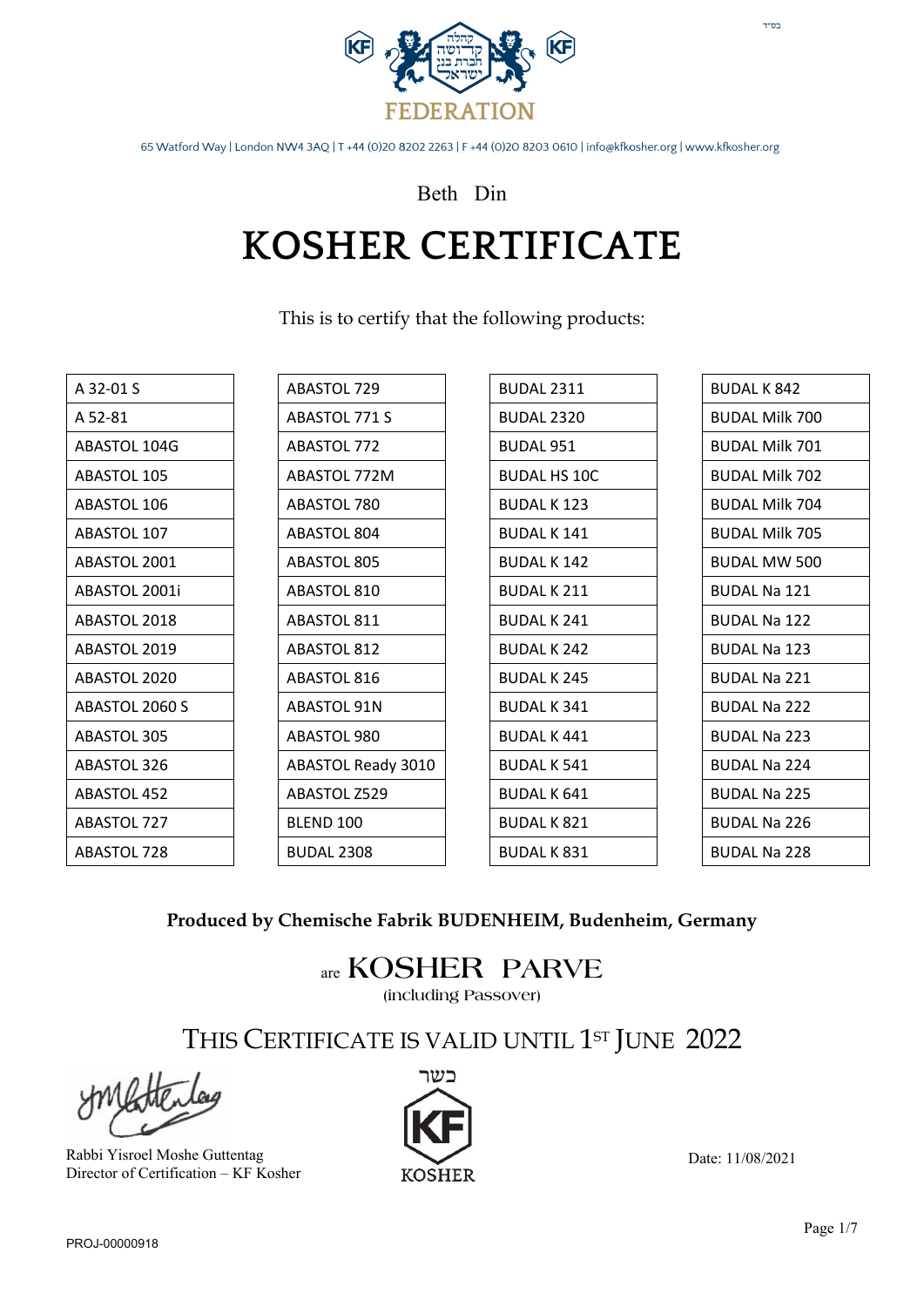

### Beth Din

# **KOSHER CERTIFICATE**

This is to certify that the following products:

| <b>BUDAL Na 231</b> | <b>BUDAL Na 623</b>      | <b>BUDAL Plus Fe 848</b> | $C$ 13-13 |
|---------------------|--------------------------|--------------------------|-----------|
| <b>BUDAL Na 232</b> | <b>BUDAL Na 624</b>      | <b>BUDAL Plus Mg 260</b> | $C$ 13-17 |
| <b>BUDAL Na 233</b> | <b>BUDAL Na 625</b>      | <b>BUDAL Plus Mg 261</b> | C 13-20   |
| <b>BUDAL Na 240</b> | <b>BUDAL Na 626</b>      | <b>BUDAL Plus Mg 262</b> | C 23-04   |
| <b>BUDAL Na 244</b> | <b>BUDAL Na 627</b>      | <b>BUDAL Plus Mg 263</b> | $C 51-81$ |
| <b>BUDAL Na 288</b> | <b>BUDAL Na 637</b>      | <b>BUDAL Plus Mg 362</b> | C 51-81 M |
| <b>BUDAL Na 321</b> | <b>BUDAL Na 812</b>      | <b>BUDAL Plus Mg 801</b> | $C$ 52-01 |
| <b>BUDAL Na 322</b> | <b>BUDAL Na 822</b>      | <b>BUDAL Plus Mg 803</b> | C 52-04   |
| <b>BUDAL Na 323</b> | <b>BUDAL Na 827</b>      | <b>BUDAL Plus Mg 806</b> | C 52-08   |
| <b>BUDAL Na 324</b> | <b>BUDAL Na 832</b>      | <b>BUDAL SAPP</b>        | C 52-09   |
| <b>BUDAL Na 421</b> | <b>BUDAL Na 837</b>      | $C$ 11-01                | $C$ 52-14 |
| <b>BUDAL Na 422</b> | <b>BUDAL Na 842</b>      | $C$ 12-01                | $C52-18$  |
| <b>BUDAL Na 423</b> | <b>BUDAL Na 844</b>      | C 12-02                  | $C52-19$  |
| <b>BUDAL Na 424</b> | <b>BUDAL Na 852</b>      | $C$ 12-03                | $C52-80$  |
| <b>BUDAL Na 521</b> | <b>BUDAL Na NP</b>       | C 12-05                  | C 53-01   |
| <b>BUDAL Na 525</b> | <b>BUDAL Plus Fe 382</b> | $C$ 12-11                | C 53-02   |
| <b>BUDAL Na 621</b> | <b>BUDAL Plus Fe 383</b> | $C$ 13-03                | C 53-03   |
| <b>BUDAL Na 622</b> | <b>BUDAL Plus Fe 845</b> | C 13-09                  | C 53-06   |

#### **Produced by Chemische Fabrik BUDENHEIM, Budenheim, Germany**

are **KOSHER PARVE**

**(including Passover)**

THIS CERTIFICATE IS VALID UNTIL 1<sup>st</sup> JUNE 2022

Rabbi Yisroel Moshe Guttentag Director of Certification – KF Kosher

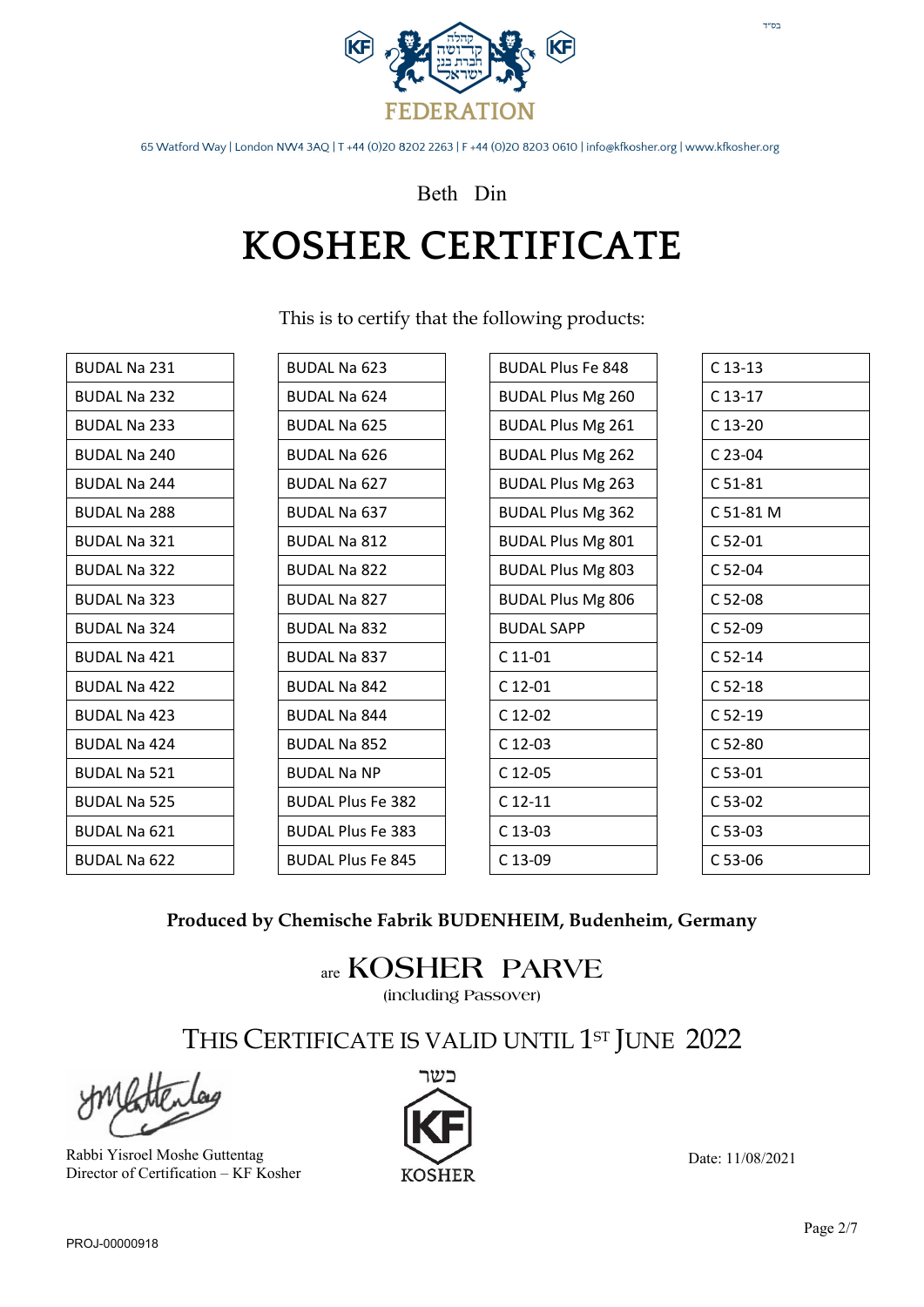

### Beth Din

### **KOSHER CERTIFICATE**

This is to certify that the following products:

| C 53-06 M   | $C_{92-44}$       | CAFOS 353          |
|-------------|-------------------|--------------------|
| C 53-07     | <b>CAFOS 111</b>  | <b>CAFOS 711</b>   |
| $C53-66$    | <b>CAFOS 112</b>  | CAFOS 822          |
| C 53-81 M   | <b>CAFOS 115</b>  | CAFOS 826          |
| $C$ 53-83   | <b>CAFOS 1442</b> | CAFOS 830          |
| $C54-80$    | <b>CAFOS 211</b>  | CAFOS 831          |
| C 72-04     | CAFOS 212         | CAFOS 832          |
| C 72-05     | CAFOS 214         | CAFOS 836          |
| C 73-08     | <b>CAFOS 215</b>  | <b>CAFOS 850</b>   |
| $C$ 73-13   | <b>CAFOS 216</b>  | <b>CAFOS DENTE</b> |
| $C_{92-01}$ | CAFOS 260         | <b>CAFOS DOUGH</b> |
| $C_{92-04}$ | <b>CAFOS 311</b>  | <b>CAFOS JP</b>    |
| C 92-06     | CAFOS 312         | CAFOS M            |
| $C_{92-12}$ | CAFOS 313         | CAFOS M SE         |
| $C_{92-14}$ | CAFOS 318         | <b>CAFOS MF</b>    |
| $C_{92-17}$ | CAFOS 320         | <b>CAFOS MF SE</b> |
| $C$ 92-18   | <b>CAFOS 321</b>  | CAFOS MJN 802      |
| $C_{92-24}$ | CAFOS 352         | CAFOS MJN DCPD     |

| CAFOS N 201        |
|--------------------|
| <b>CAFOS N 202</b> |
| CAFOS N 221        |
| CAFOS N 222        |
| CAFOS N 231        |
| CAFOS N 300        |
| CAFOS N 401        |
| CAFOS N 402        |
| CAFOS N 421        |
| CAFOS N 422        |
| CAFOS N 431        |
| CAFOS N 600        |
| CAFOS N 603        |
| CAFOS U 201        |
| CAFOS U 202        |
| CAFOS U 231        |
| CAFOS U 303        |
| CAFOS WTDCP        |
|                    |

בס"ד

### **Produced by Chemische Fabrik BUDENHEIM, Budenheim, Germany**

are **KOSHER PARVE (including Passover)**

THIS CERTIFICATE IS VALID UNTIL 1<sup>st</sup> JUNE 2022

Rabbi Yisroel Moshe Guttentag Director of Certification – KF Kosher

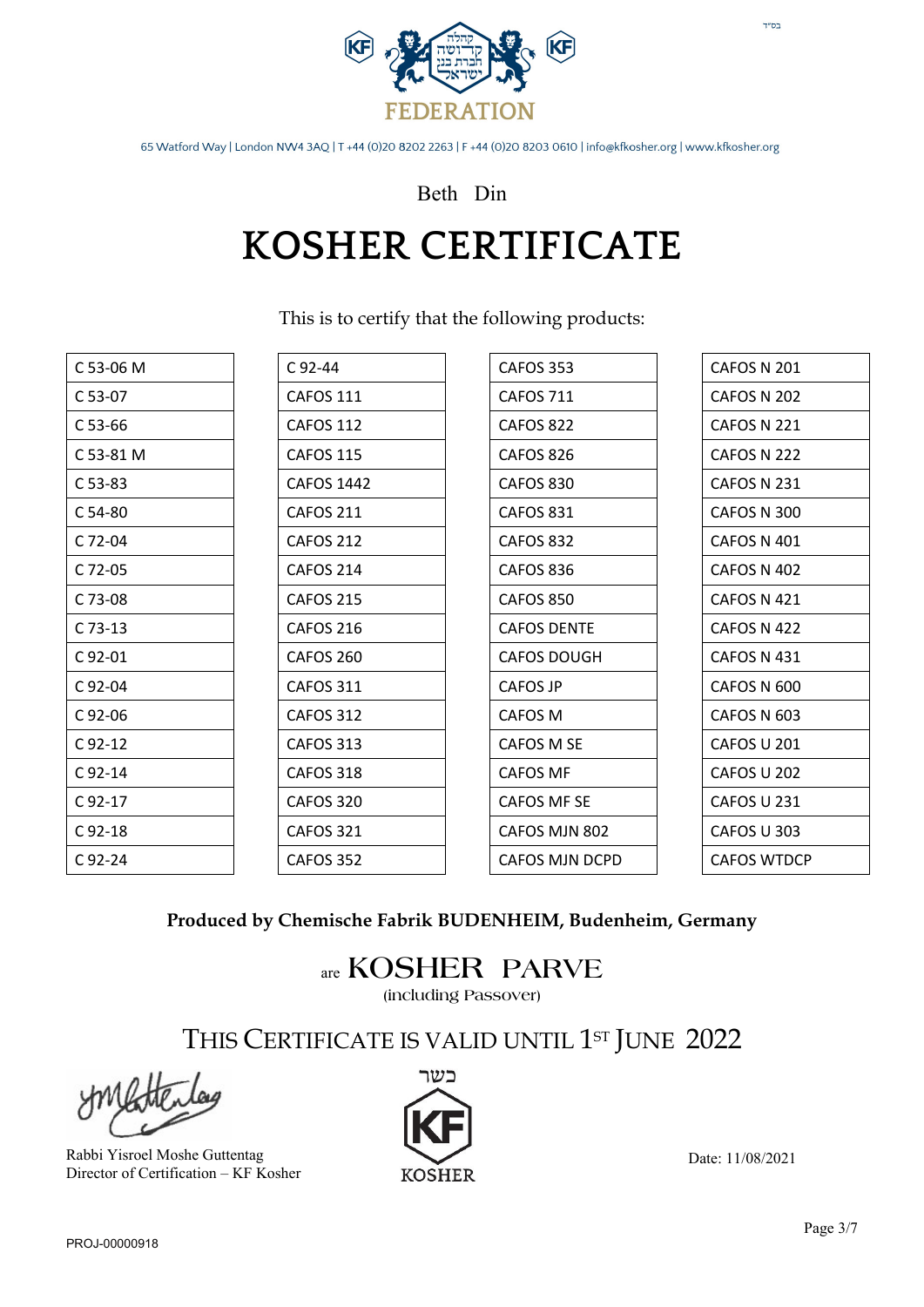

### Beth Din

## **KOSHER CERTIFICATE**

This is to certify that the following products:

| CAFOS X3       |
|----------------|
| CAFOS X4       |
| CAFOS X5       |
| CARNAL 2000LS  |
| CARNAL 2109    |
| CARNAL 2110    |
| CARNAL 2110 SF |
| CARNAL 2111    |
| CARNAL 2151 S  |
| CARNAL 250     |
| CARNAL 334     |
| CARNAI 342     |
| CARNAL 346     |
| CARNAL 346 F   |
| CARNAL 376 S   |
| CARNAL 388 S   |
| CARNAL 500     |
| CARNAL 659 S   |
|                |

| CARNAL 659 S    |
|-----------------|
| Advanced        |
| CARNAL 659 S TH |
| CARNAL 684      |
| CARNAL 80       |
| CARNAL 822      |
| CARNAL 83       |
| CARNAL 85       |
| CARNAL 864 S    |
| CARNAL 895      |
| CARNAL 910      |
| CARNAL 937 S    |
| CARNAL 950      |
| CARNAL 951      |
| CARNAL 961      |
| CARNAL 961S     |
| CARNAL 992 S    |
| CARNAL 998      |
|                 |

| CARNAL CN-659    |
|------------------|
| CARNAL CN-992    |
| CARNAL OP        |
| CARNAL S 9000    |
| DI-CAFOS A 12    |
| DI-CAFOS A 150   |
| DI-CAFOS A 150 R |
| DI-CAFOS A 60    |
| DI-CAFOS A 7     |
| DI-CAFOS D 14    |
| DI-CAFOS D 160   |
| DI-CAFOS D 9     |
| K 11-02          |
| K 11-03          |
| K 12-01          |
| K 13-01          |
| K 14-01          |
| K 14-03          |
|                  |

| K 22-01    |
|------------|
| K 23-01    |
| K 51-12    |
| K 51-14    |
| K 51-15    |
| K 52-01    |
| K 52-03    |
| K 52-80    |
| K 53-80    |
| LEVALL 10  |
| LEVALL 15  |
| LEVALL 20  |
| LEVALL 28  |
| LEVALL 40  |
| LEVALL 810 |
| LEVALL 815 |
| LEVALL 828 |
| LEVALL 840 |

#### **Produced by Chemische Fabrik BUDENHEIM, Budenheim, Germany**

are **KOSHER PARVE**

**(including Passover)**

THIS CERTIFICATE IS VALID UNTIL 1<sup>st</sup> JUNE 2022

Rabbi Yisroel Moshe Guttentag Director of Certification – KF Kosher



Date: 11/08/2021

 $\mathsf{T}''\mathsf{D}\mathsf{L}$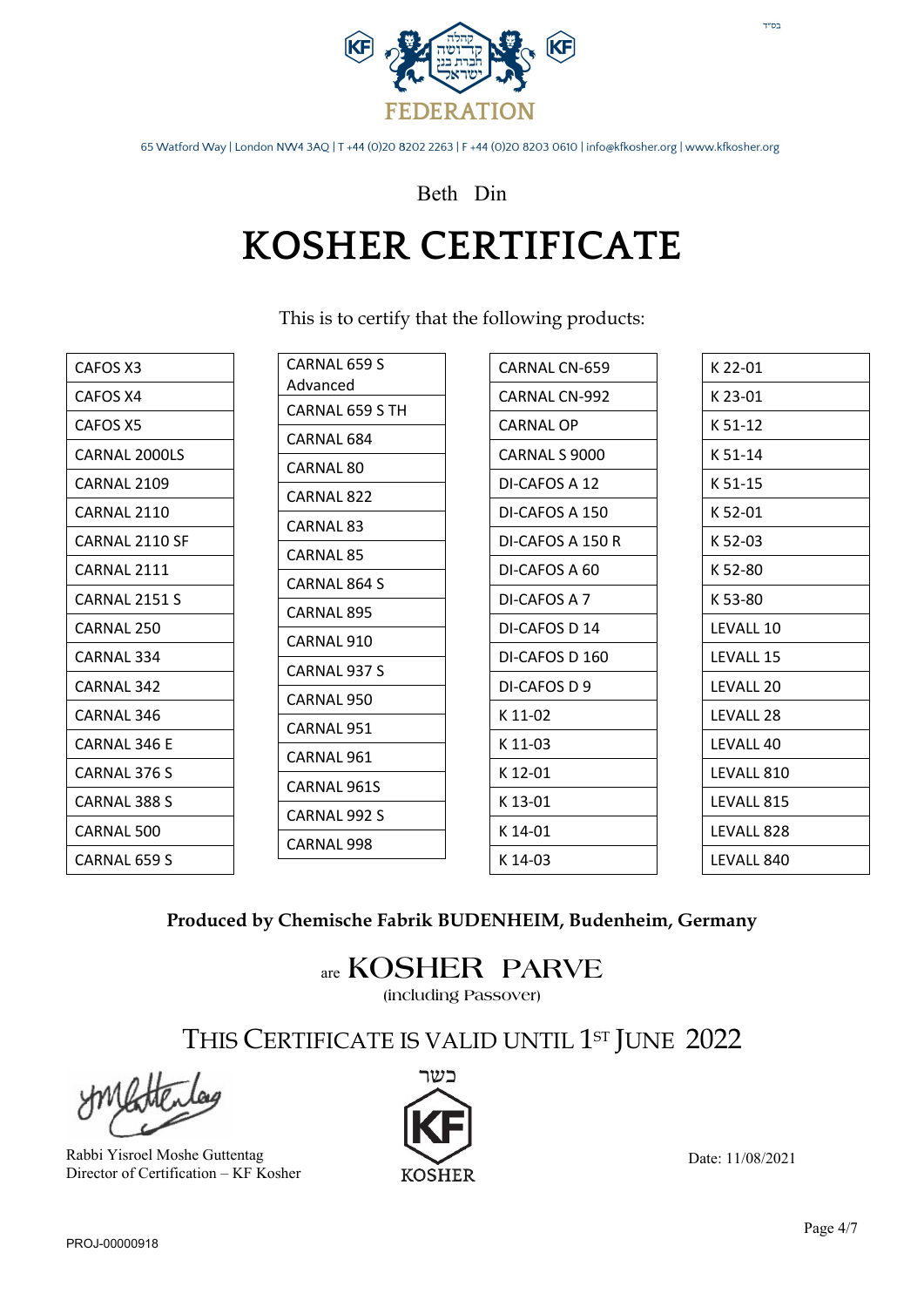

### Beth Din

### **KOSHER CERTIFICATE**

This is to certify that the following products:

| LEVALL 9      | LEVALL CA 103    | LEVALL WTORTILLA | N 12-43    |
|---------------|------------------|------------------|------------|
| LEVALL AR 10  | LEVALL CA 125    | M 52-81          | N 12-45    |
| LEVALL AR 15  | LEVALL CA 150    | M 52-82          | N 12-50    |
| LEVALL AR 20  | LEVALL CA 151    | M 52-83          | N 13-01    |
| LEVALL AR 28  | LEVALL CA 200    | M 52-85          | N 13-01 D  |
| LEVALL AR 36  | LEVALL CA 810    | M 52-89          | N 13-03    |
| LEVALL AR 40  | LEVALL CA KR 100 | M 53-82          | N 13-50    |
| LEVALL AR 8   | LEVALL Dough     | N 03-50          | N 13-70    |
| LEVALL AS 100 | LEVALL EM 10     | N 11-03          | N 13-70 PG |
| LEVALL AS 150 | LEVALL EM 200    | N 11-10          | N 14-04    |
| LEVALL AS 200 | LEVALL EM 28     | N 11-30          | N 14-30    |
| LEVALL AS 512 | LEVALL EM 40     | N 12-02          | N 15-01    |
| LEVALL AS 520 | LEVALL OE 10     | N 12-04          | N 15-04    |
| LEVALL AS 815 | LEVALL OE 15     | N 12-20          | N 15-17    |
| LEVALL AS 820 | LEVALL OE 28     | N 12-25          | N 16-02    |
| LEVALL CA 100 | LEVALL OE 40     | N 12-27          | N 16-02A   |
| LEVALL CA 101 | LEVALL SR 280    | N 12-30          | N 16-13    |
| LEVALL CA 102 | LEVALL SR 40     | N 12-40          | N 16-18    |

### **Produced by Chemische Fabrik BUDENHEIM, Budenheim, Germany**

are **KOSHER PARVE**

**(including Passover)**

THIS CERTIFICATE IS VALID UNTIL 1<sup>st</sup> JUNE 2022

Rabbi Yisroel Moshe Guttentag Director of Certification – KF Kosher

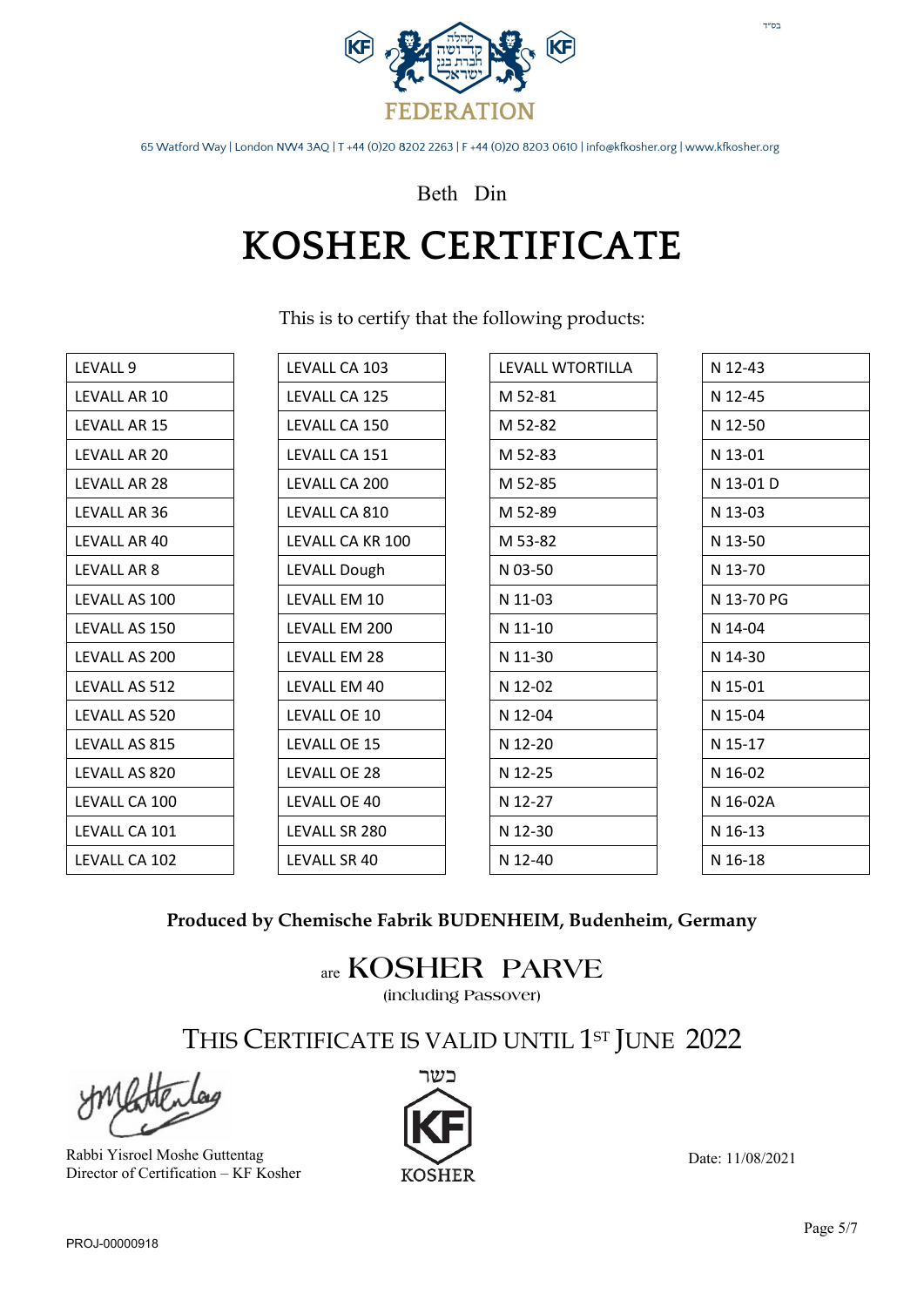

Beth Din

# **KOSHER CERTIFICATE**

This is to certify that the following products:

| N 52-81                  | <b>OSSEA CAFOS HA-S</b> | PharSQ Base MS 40X  |
|--------------------------|-------------------------|---------------------|
| N 52-82                  | Phar SQ Active DM       | PharSQ Base MS 41   |
| N 52-83                  | PharSQ Active DCF       | PharSQ Base MS 42   |
| N 53-40                  | PharSQ Base DP 20       | PharSQ Base MS 42 X |
| N 53-80                  | PharSQ Base DS 20       | PharSQ Base TP 30   |
| N 53-81                  | PharSQ Base DS 20X      | PharSQ Base TS 10   |
| N 54-80                  | PharSQ Base DS 30       | PharSQ Base TS 20   |
| N 54-85                  | PharSQ Base DS 30X      | PharSQ Base TS 59   |
| N 54-88                  | PharSQ Base DS 32       | Phos4Pets 401       |
| N 55-40                  | PharSQ Base DS 42       | Phos4Pets 402       |
| N 55-80                  | PharSQ Base DS 42X      | Phos4Pets 403       |
| N 92-06                  | PharSQ Base DS 47       | Phos4Pets 404       |
| <b>OSSEA CAFOS C</b>     | PharSQ Base DS 49       | Phos4Pets 411       |
| OSSEA CAFOS HA           | PharSQ Base DS 49X      | Phos4Pets 412       |
| <b>OSSEA CAFOS HA-P</b>  | PharSQ Base MP 30       | Phos4Pets 413       |
| <b>OSSEA CAFOS HA-PS</b> | PharSQ Base MS 20       | Phos4Pets 423       |
| OSSEA CAFOS HA-PS        | PharSQ Base MS 20X      | Phos4Pets 432       |
| Special                  | PharSQ Base MS 40       | Phos4Pets 432.1     |
|                          |                         |                     |

#### **Produced by Chemische Fabrik BUDENHEIM, Budenheim, Germany**

are **KOSHER PARVE**

**(including Passover)**

THIS CERTIFICATE IS VALID UNTIL 1<sup>st</sup> JUNE 2022

Rabbi Yisroel Moshe Guttentag Director of Certification – KF Kosher



Date: 11/08/2021

בס"ד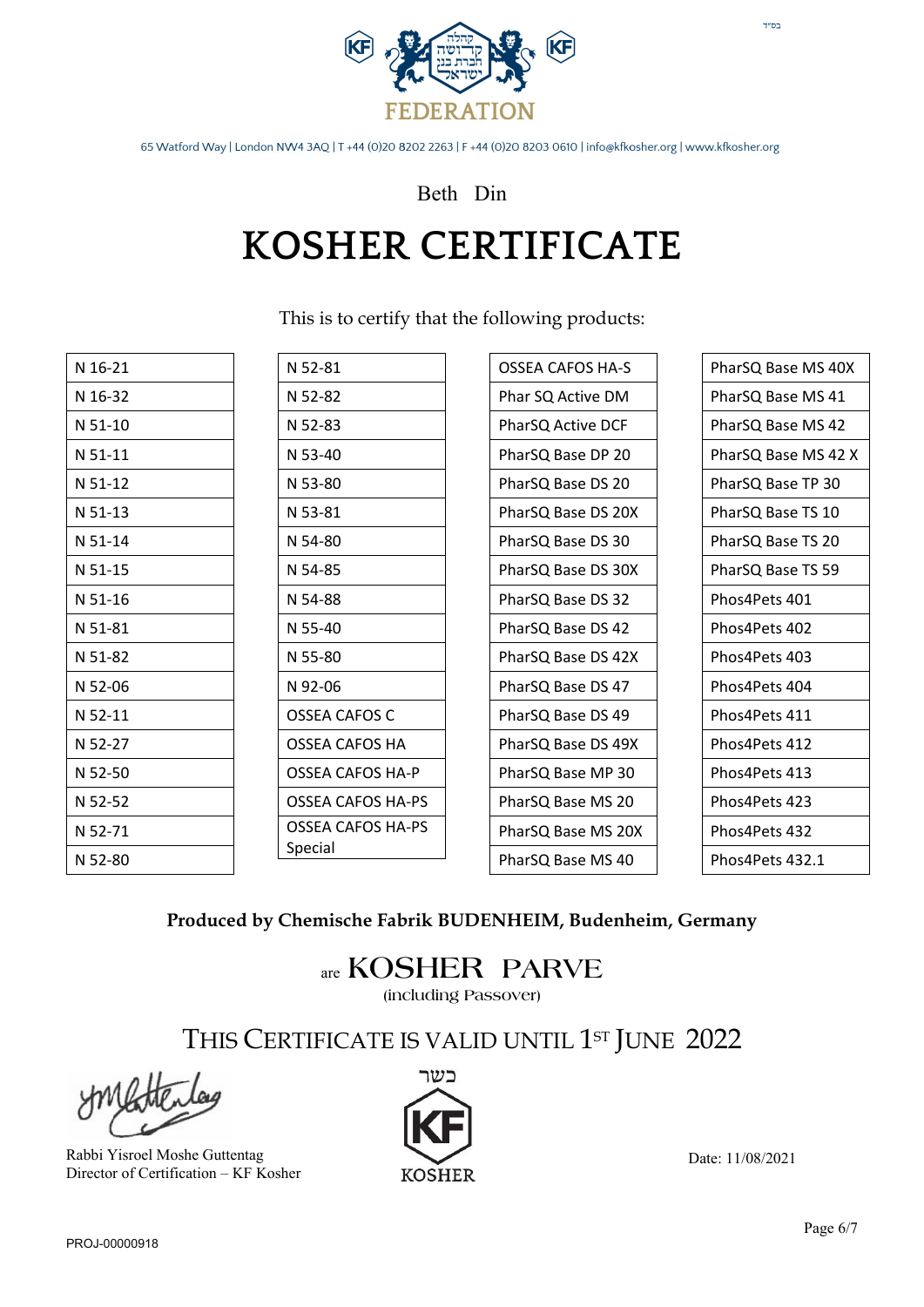

### Beth Din

# **KOSHER CERTIFICATE**

This is to certify that the following products:

| Phos4Pets 450  |
|----------------|
| Phos4Pets 601  |
| Phos4Pets 602  |
| Phos4Pets 603  |
| Phos4Pets 613  |
| Phos4Pets 712  |
| Phos4Pets 801  |
| Phos4Pets 802  |
| Phos4Pets 803  |
| Phos4Pets 904  |
| PROMI-HAM      |
| PureMin Ca 201 |
| PureMin Ca 301 |
| PureMin Ca 835 |
| PureMin Ca 846 |
| PureMin DKP CB |
| PureMin FCDCP  |

| PureMin FCMG     |
|------------------|
| PureMin FCTCP    |
| PureMin FEPP 102 |
| PureMin FePP DSM |
| PureMin FePP24   |
| PureMin K 201    |
| PureMin K 301    |
| PureMin Mg 201   |
| PureMin Mg 301   |
| PureMin Mg NE    |
| PureMin MJN 802  |
| PureMin MJNDCP   |
| PureMin MJNMG    |
| PureMin MJNTCP   |
| PureMin Na 201   |
| PureMin Na 202   |
| SELF 1105        |

| SELF 1108 C       |
|-------------------|
| SELF 1204 C       |
| <b>SELF 799</b>   |
| SELF B3.0         |
| SELF B4.0         |
| SELF B4.1         |
| <b>SELF BAM</b>   |
| SELF BP7.0        |
| <b>SELF BP7.5</b> |
| SELF BP807        |
| SELF BR7.0        |
| SELF BR9.0        |
| <b>SELF C12.0</b> |
| SELF C12.5        |
| SELF C4.0         |
| SELF H7.0         |
| SELF H809         |
|                   |

| SELF H9.0        |
|------------------|
| SELF L7.0        |
| SELF L9.0        |
| SELF M7.0        |
| SELF M809        |
| SELF M9.0        |
| SELF SR 100      |
| <b>SELF 7247</b> |
| <b>SELF Z586</b> |
| SUPERBIND K 70   |
| Superphos Ultra  |
| TRI-CAFOS 200-7  |
| TRI-CAFOS 250    |
| TRI-CAFOS 350    |
| TRI-CAFOS 500    |

בס"ד

**Produced by Chemische Fabrik BUDENHEIM, Budenheim, Germany** 

### are **KOSHER PARVE**

**(including Passover)**

THIS CERTIFICATE IS VALID UNTIL 1<sup>st</sup> JUNE 2022

Rabbi Yisroel Moshe Guttentag Director of Certification – KF Kosher